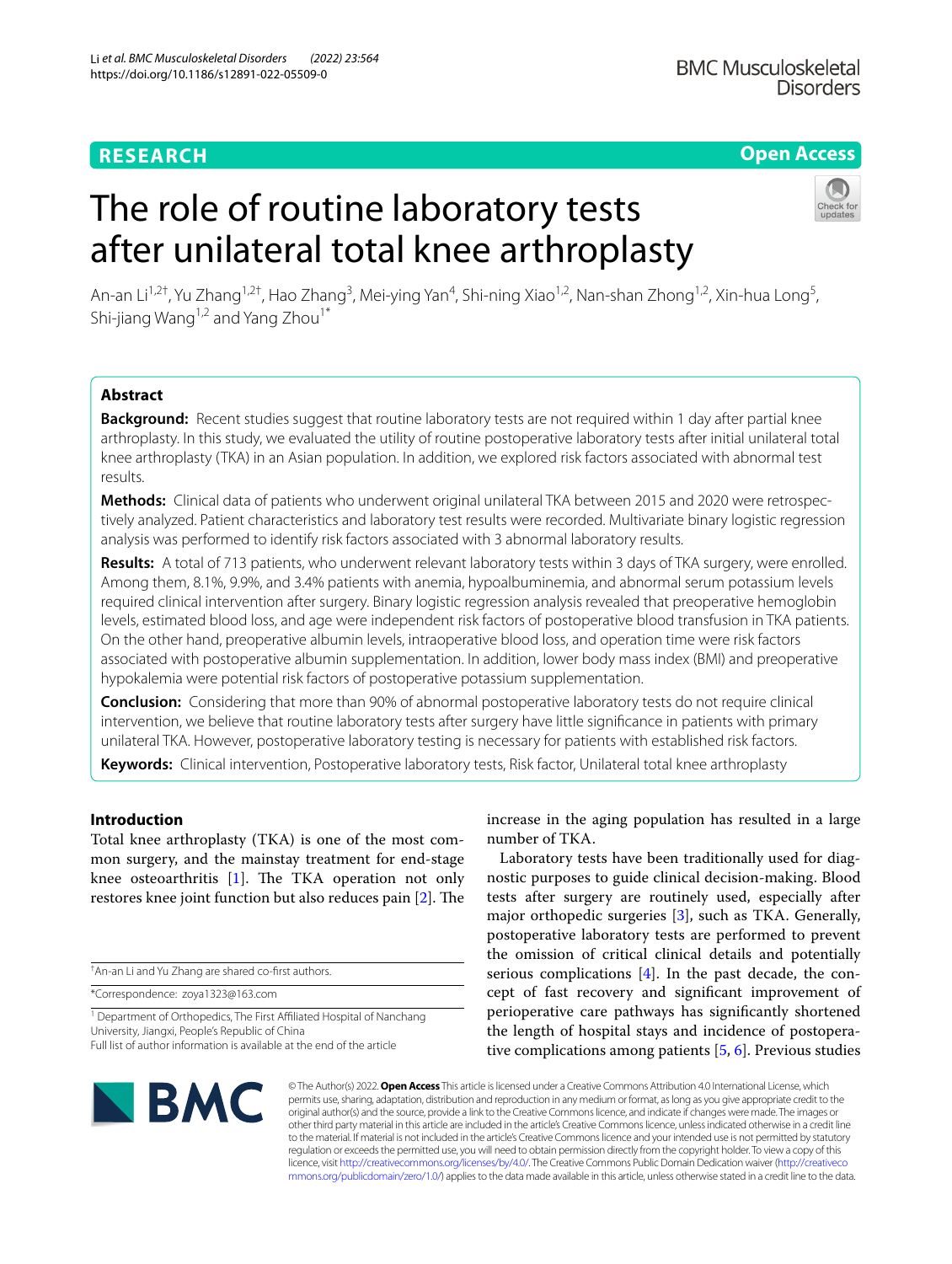have shown that the widespread use of tranexamic acid has signifcantly reduced the risk of blood loss and the rate of blood transfusion  $[7, 8]$  $[7, 8]$  $[7, 8]$  $[7, 8]$  $[7, 8]$ . Therefore, many scholars have questioned whether it is necessary to perform routine laboratory tests for patients without uncomplications. Some clinicians hold the view that there is no need for routine laboratory blood tests in patients without risk factors after surgery, such as those who undergo total hip replacement  $[4, 9]$  $[4, 9]$  $[4, 9]$  $[4, 9]$ , shoulder replacement  $[10]$  $[10]$ , and partial knee arthroplasty [\[11\]](#page-6-10). However, a handful of researches have reported the need for routine laboratory testing in patients after TKA surgery [\[3](#page-6-2)].

In this study, we aimed to reevaluate the need for routine postoperative laboratory testing in patients who underwent primary elective unilateral TKA surgery. In addition, we analyzed the association of relevant clinical parameters with abnormal postoperative laboratory test results to identify risk factors associated with abnormal test results requiring clinical intervention.

### **Methods**

## **Study subjects**

Patients who underwent TKA surgery at our hospital between 2015 and 2020 were enrolled. Patients undergoing bilateral total knee arthroplasty, as well as those with infections, malignant tumors, and rheumatoid osteoarthritis, were excluded.

#### **Date collection**

The patient's demographic and clinical characteristics including sex, age, body mass index, and preoperative comorbidities were recorded. Surgical factors, such as intraoperative blood loss, and operative time, preoperative and postoperative laboratory parameters, including liver function, renal function, electrolytes, and infammatory markers, as well as incidence of abnormal postoperative laboratory markers and related interventions, such as blood transfusion, albumin supplementation, and potassium supplementation were recorded. The risk factors of abnormal postoperative laboratory indicators requiring intervention were also obtained. The reference ranges of all laboratory test indicators in this study are listed in Table [1.](#page-1-0) The basic requirements for clinical intervention for abnormal laboratory indicators after surgery [[12\]](#page-6-11) are as follows: hemoglobin < 70  $g/L$  or symptomatic anemia with a hemoglobin level of < 100  $g/L$ , albumin < 30  $g/L$ , serum potassium < 3.5 mmol/L.

#### **Decision to intervene**

For patients with abnormal hemoglobin (Hb) i.e., Hb>100 g/L, no clinical intervention was administered. For patient with Hb < 70  $g/L$  or 70  $g/L$  < Hb < 100  $g/L$  <span id="page-1-0"></span>**Table 1** The normal reference ranges for laboratory values

| <b>Laboratory Tests</b>                  | Reference range |
|------------------------------------------|-----------------|
| Routine blood test                       |                 |
| Hemoglobin (g/L)                         | 130-175         |
| Platelets (*10^9/L)                      | 125-350         |
| Liver function test                      |                 |
| Alanine aminotransferase (IU/L)          | $9 - 50$        |
| Aspartate aminotransferase (IU/L)        | $15 - 40$       |
| Albumin (g/L)                            | $40 - 55$       |
| Renal function test                      |                 |
| Creatinine (umol/L)                      | $57 - 97$       |
| Blood urea nitrogen (mmol/L)             | $3.1 - 8.0$     |
| Inflammation indicators test             |                 |
| Erythrocyte sedimentation rate(mm/h)     | $0 - 20$        |
| C-reactive protein(mg/l)                 | $0 - 8$         |
| Electrolytes                             |                 |
| Serum sodium (mmol/L)                    | $137 - 147$     |
| Serum potassium serum potassium (mmol/L) | $3.5 - 5.3$     |
| Serum calcium (mmol/L)                   | $2.11 - 2.52$   |

accompanied by anemia symptoms, blood transfusion intervention was performed.

No intervention was administered for patients with abnormal albumin; 40 g/L>albumin>30 g/L, however, those with albumin < 30  $g/L$  received intravenous infusion of albumin.

Patient with abnormal serum potassium of<3 mmol/L received intravenous potassium supplementation; whereas those with  $3$  mmol/L < serum potassium<3.5 mmol/L received oral potassium supplementation.

#### **Surgical procedure**

All operations were performed by two surgeons. Cardiopulmonary function, liver function, kidney function, and blood routine, among other tests were performed before surgery to rule out any surgical contraindications. The patients received an intravenous injection of  $1.5 \text{ g}$ tranexamic acid 30 min before the operation, intra-articular injection of 0.5 g tranexamic acid after the incision was sutured, and tourniquets during the operation. The laboratory test indicators such as blood routine, liver and kidney function, and electrolytes were reviewed on the second day after the operation, and the patients were encouraged to exercise on crutches 3 days after the operation. The surgical procedure was as follows: The surgical incision was made at 6–10 cm above the patella and was extended to 1–2 cm from the tibial tubercle. The medial 1/3 of the insertion point of the patellar ligament was stripped, the patella reversed laterally, and the anterior and posterior cruciate ligaments cut off. Next,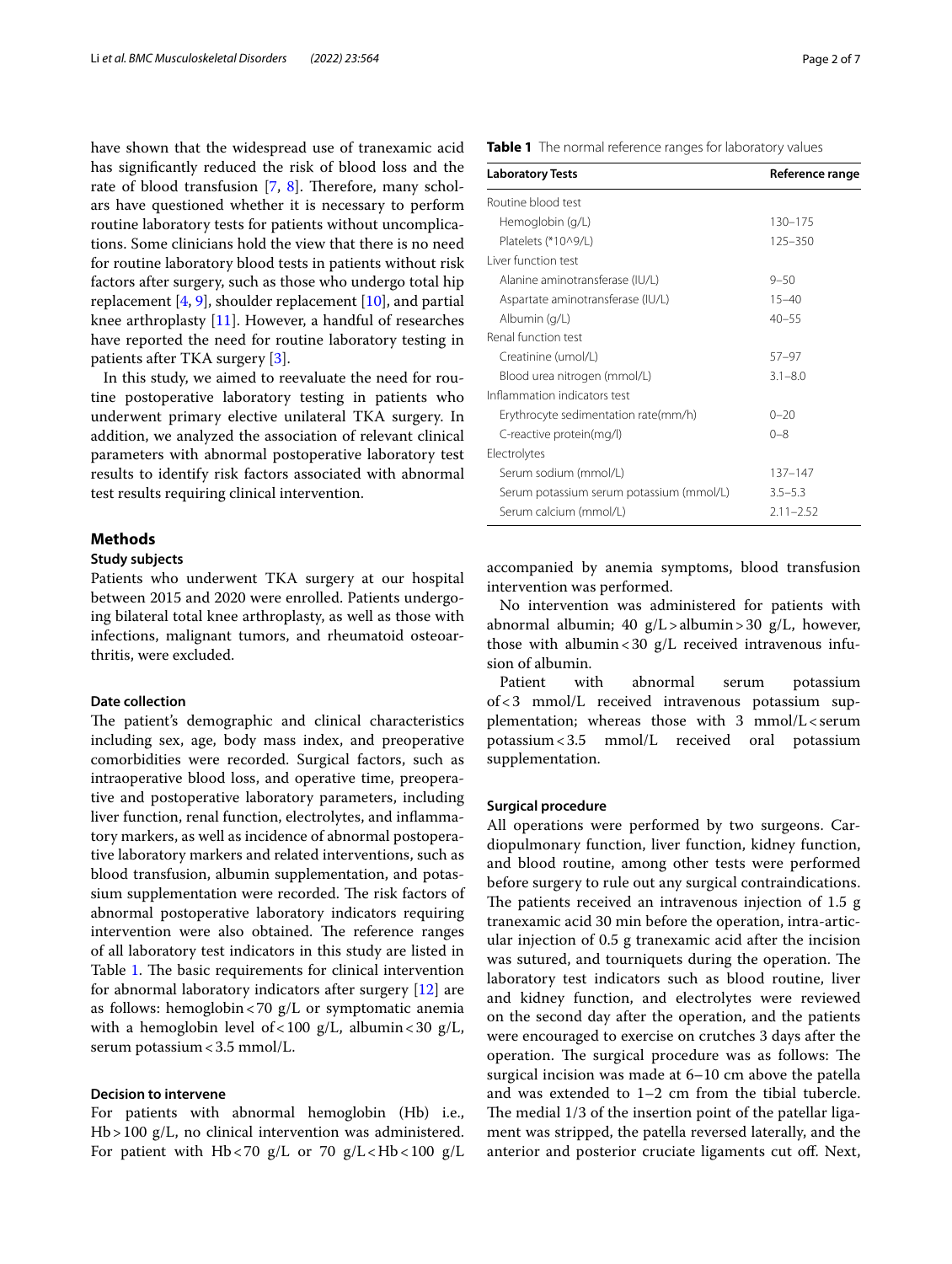the meniscus, hyperplastic synovium, and marginal osteophyte were removed. Thereafter, intramedullary or extramedullary positioning was achieved by installing an osteotomy guide, followed by osteotomy of the femur and tibia, insertion of the appropriate size joint prosthesis, and moving the knee joint to check for range of motion.

#### **Statistical analysis**

Qualitative and quantitative variables were analyzed by chi-square test and independent sample *t*-test, respectively. The binary logistic regression model was used to identify risk factors associated with abnormal postoperative experimental indicators that require clinical intervention. Next, we evaluated the predictive value of risk factors and obtained cut-off values by generating receiver operative characteristic (ROC) curves. All data were analyzed using SPSS software version 26 (Inc., Chicago, IL), with data followed by *P*<0.05 considered statistically significant.

# **Results**

#### **Laboratory test characteristics**

Abnormal laboratory parameters were observed in 713 patients who underwent unilateral TKA. In summary, serum albumin (96.5%) was the main abnormal indicator among all laboratory tests after surgery, followed by hemoglobin (95.8%) and creatinine (45.2%) concentration. However, only a small proportion of postoperative patients with abnormal laboratory parameters received appropriate interventions. These included 8.1%, 9.9% and 3.4% patients with low hemoglobin, low albumin and hypokalemia, respectively (Table [2\)](#page-2-0).

# **Risk factors in patients who required postoperative clinical treatment**

# *Risk factors in patients requiring postoperative blood transfusion*

Univariate analysis revealed no statistically signifcant diferences in gender, preoperative comorbidities, and body mass index (BMI) between patients with and without blood transfusion. Conversely, age  $(p=0.001)$ , operation time  $(p=0.013)$  and intraoperative blood loss ( $p < 0.001$ ) were significantly higher in patients who received postoperative transfusion relative to those who did not. On the other hand, patients in the transfusion group had signifcantly lower preoperative hemoglobin (*p* < 0.001) level compared with those in the non-transfusion group (Table [3](#page-3-0)). Results from binary logistic regression analysis showed that age ( $OR = 1.148$ ,  $P < 0.001$ ), intraoperative blood loss  $(OR = 1.008, P < 0.001)$ , and preoperative hemoglobin  $(OR = 0.665, P < 0.001)$  were independent risk factors of postoperative blood transfusion in TKA patients  $(Table 4).$  $(Table 4).$  $(Table 4).$ 

<span id="page-2-0"></span>**Table 2** Results of routine laboratory tests for patients undergoing TKA surgery

| <b>Laboratory Test</b><br>$(n=713)$ | Abnormal Laboratory Test Result (n; %) | <b>Postoperative Clinical</b><br><b>Treatment Required</b><br>(n; %) |
|-------------------------------------|----------------------------------------|----------------------------------------------------------------------|
| Routine blood test                  |                                        |                                                                      |
| Hemoglobin                          | 684 (95.8%)                            | 58 (8.1%)                                                            |
| Platelets                           | 98 (13.7%)                             | 0(0)                                                                 |
| Liver function test                 |                                        |                                                                      |
| Alanine aminotransferase            | 85 (11.9%)                             | 0(0)                                                                 |
| Aspartate aminotransferase          | 134 (18.8%)                            | 0(0)                                                                 |
| Albumin                             | 688 (96.5%)                            | 71 (9.9%)                                                            |
| Renal function test                 |                                        |                                                                      |
| Creatinine                          | 323 (45.2%)                            | 0(0)                                                                 |
| Blood urea nitrogen                 | 135 (18.9%)                            | 0(0)                                                                 |
| Inflammation indicators test        |                                        |                                                                      |
| Erythrocyte sedimentation rate      | 230 (32.2%)                            | 0(0)                                                                 |
| C-reactive protein                  | 129 (2.7%)                             | 0(0)                                                                 |
| Electrolytes                        |                                        |                                                                      |
| Serum sodium                        | 73 (10.2%)                             | 0(0)                                                                 |
| Serum potassium serum potassium     | 200 (28.0%)                            | 24 (3.4%)                                                            |
| Serum calcium                       | 295 (41.3%)                            | 0(0)                                                                 |

*TKA* total knee Arthroplasty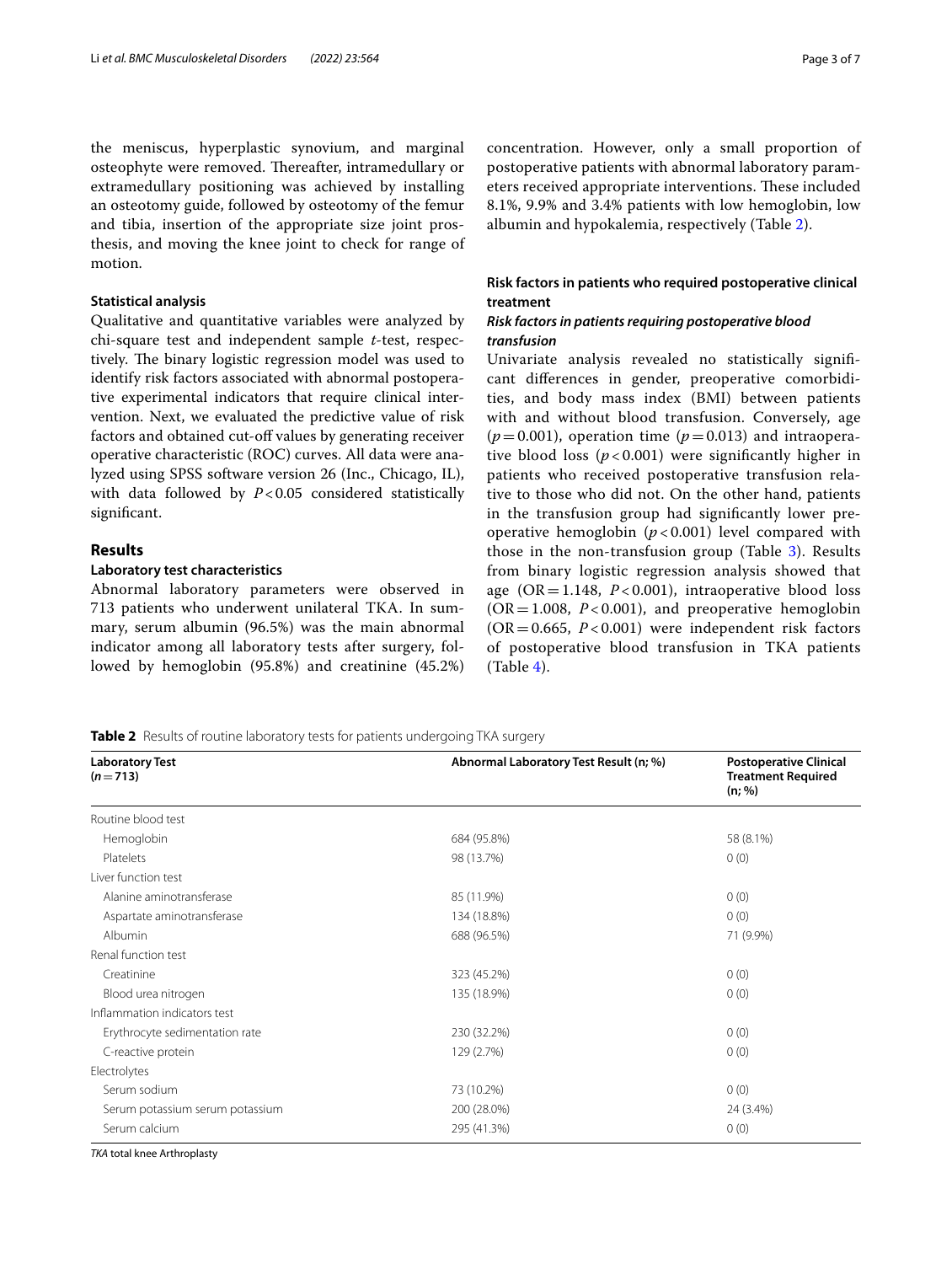<span id="page-3-0"></span>**Table 3** Postoperative blood transfusion for patients with abnormal hemoglobin after TKA Surgery

| Factor                      | <b>Treatment</b><br>Group $(n=58)$ | <b>No Treatment</b><br>Group ( $n = 626$ ) | P value |
|-----------------------------|------------------------------------|--------------------------------------------|---------|
| Age (years)                 | $74.45 + 4.86$                     | $66.55 \pm 10.86$                          | 0.001   |
| Sex (n)                     |                                    |                                            | 0.067   |
| Male                        | 20                                 | 148                                        |         |
| Female                      | 38                                 | 478                                        |         |
| BMI ( $kg/m2$ )             | $22.37 \pm 3.40$                   | $74.40 + 4.02$                             | 0.495   |
| Smoking: n(%)               | 19(32.8%)                          | 15(2.4)                                    | 0.137   |
| Alcohol use: n(%)           | 28(48.3)                           | 252(40.3)                                  | 0.235   |
| Diabetes mellitus:n(%)      | 5(8.6%)                            | 71(11.3%)                                  | 0.504   |
| High blood pressure: n(%)   | 23(39.75)                          | 234 (37.4)                                 | 0.732   |
| Preoperative hb level (g/L) | $103.91 + 4.34$                    | $125.05 \pm 11.05$                         | < 0.001 |
| Estimated blood loss (mL)   | $426.88 + 306.54$                  | $194.49 + 147.62$                          | < 0.001 |
| Operative time (minutes)    | $170.90 \pm 49.43$                 | 137.10±41.32                               | 0.013   |

*BMI* body mass index, *TKA* total knee Arthroplasty, *HB* Hemoglobin

<span id="page-3-1"></span>**Table 4** Risk factors for postoperative blood transfusion in patients undergoing TKA Surgery

| <b>Risk factor</b>    | odds ratio | 95% confidence<br>interval | <i>P</i> value |
|-----------------------|------------|----------------------------|----------------|
| Age                   | 1.148      | 1.068-1.234                | < 0.001        |
| Preoperative hb level | 0.665      | $0.590 - 0.748$            | < 0.001        |
| Estimated blood loss  | 1.008      | $1.005 - 1.011$            | < 0.001        |
| Operative time        | 1.007      | $0.996 - 1.019$            | 0.210          |

*Hb* Hemoglobin

# *Risk factors in patients requiring postoperative albumin supplementation*

Univariate analysis results revealed signifcant diferences between the supplemented albumin and nonsupplemented groups in gender, smoking, drinking, preoperative albumin, intraoperative blood loss, and operation time (Table [5\)](#page-3-2). Furthermore, preoperative albumin (OR=0.700, *P*<0.001), operation time (OR=1.011,  $P < 0.001$ ), and intraoperative blood loss (OR = 1.004, *P*=0.037) were signifcant independent risk factors for postoperative albumin supplementation in TKA patients (Table [6](#page-3-3)).

# *Risk factors in patients requiring postoperative potassium supplementation*

Univariate and binary logistic regression analysis results showed that BMI ( $OR = 1.191$ ,  $P = 0.007$ ) and preoperative serum potassium (OR=0.019,  $P < 0.001$ ) were signifcant independent risk factors of postoperative serum potassium supplementation in TKA patients (Table [7](#page-3-4) and Table [8](#page-4-0)).

<span id="page-3-2"></span>**Table 5** Clinical characteristics of patients who required postoperative albumin supplement

| Factor                     | Treatment<br>Group $(n=71)$ | <b>No Treatment</b><br>Group ( $n = 617$ ) | P value |
|----------------------------|-----------------------------|--------------------------------------------|---------|
| Age (years)                | $69.61 \pm 12.02$           | $67.08 \pm 10.48$                          | 0.212   |
| Sex (n)                    |                             |                                            | < 0.001 |
| Male                       | 31                          | 149                                        |         |
| Female                     | 40                          | 468                                        |         |
| BMI ( $kg/m2$ )            | $72.98 + 3.29$              | $74.35 + 4.05$                             | 0.331   |
| Smoking: n(%)              | 28(39.4%)                   | 147(23.8%)                                 | 0.004   |
| Alcohol use: n(%)          | 38(53.5%)                   | 246(39.9%)                                 | 0.027   |
| Diabetes mellitus:n(%)     | 6(8.5%)                     | 71(11.5%)                                  | 0.439   |
| High blood pressure: n(%)  | 22(31.0%)                   | 238(38.6%)                                 | 0.212   |
| Preoperative albumin (g/L) | $36.74 + 2.47$              | $42.50 + 3.80$                             | < 0.001 |
| Estimated blood loss (mL)  | $354.51 \pm 274.90$         | $196.66 + 155.29$                          | < 0.001 |
| Operative time (minutes)   | $212.11 \pm 23.36$          | 131.12±36.26                               | < 0.001 |

<span id="page-3-3"></span>**Table 6** Risk factors for patients requiring postoperative albumin supplementation

| <b>Risk factor</b>   |       | Odds ratio 95% confidence interval P value |         |
|----------------------|-------|--------------------------------------------|---------|
| Sex                  | 2.566 | 0.587-11.206                               | 0.210   |
| Smoking              | 0.711 | $0.162 - 3.128$                            | 0.652   |
| Alcohol use          | 1.359 | $0.607 - 3.045$                            | 0.456   |
| Estimated blood loss | 1.004 | 1.003-1.006                                | 0.037   |
| Operative time       | 1.011 | $1.004 - 1.018$                            | < 0.001 |
| preoperative Albumin | 0.700 | $0.620 - 0.791$                            | < 0.001 |

<span id="page-3-4"></span>**Table 7** Clinical characteristics of patients who required postoperative potassium supplement

| Factor                         | <b>Treatment</b><br>Group $(n=24)$ | <b>No Treatment</b><br>Group ( $n = 176$ ) | P value |
|--------------------------------|------------------------------------|--------------------------------------------|---------|
| Age (years)                    | $69.29 + 6.87$                     | $66.88 \pm 11.64$                          | 0.218   |
| Sex (n)                        |                                    |                                            | 0.144   |
| Male                           | $\mathcal{P}$                      | 42                                         |         |
| Female                         | 22                                 | 134                                        |         |
| BMI ( $kg/m2$ )                | $20.82 \pm 1.84$                   | $74.24 + 4.39$                             | 0.006   |
| Smoking: n(%)                  | $4\frac{9}{6}$                     | 38()                                       | 0.578   |
| Alcohol use: n(%)              | 10(5)                              | 750                                        | 0.930   |
| Diabetes mellitus:n(%)         | 2(%)                               | 13(%)                                      | 0.869   |
| High blood pressure: n(%)      | $15\%$                             | 74(%)                                      | 0.059   |
| Preoperative<br>Potassium(g/L) | $3.66 + 0.23$                      | $4.27 + 0.42$                              | 0.02    |
| Estimated blood loss (mL)      | $287.50 + 218.82$                  | $215.45 + 185.80$                          | 0.189   |
| Operative time (minutes)       | $144.58 + 53.79$                   | $139.29 + 42.42$                           | 0.098   |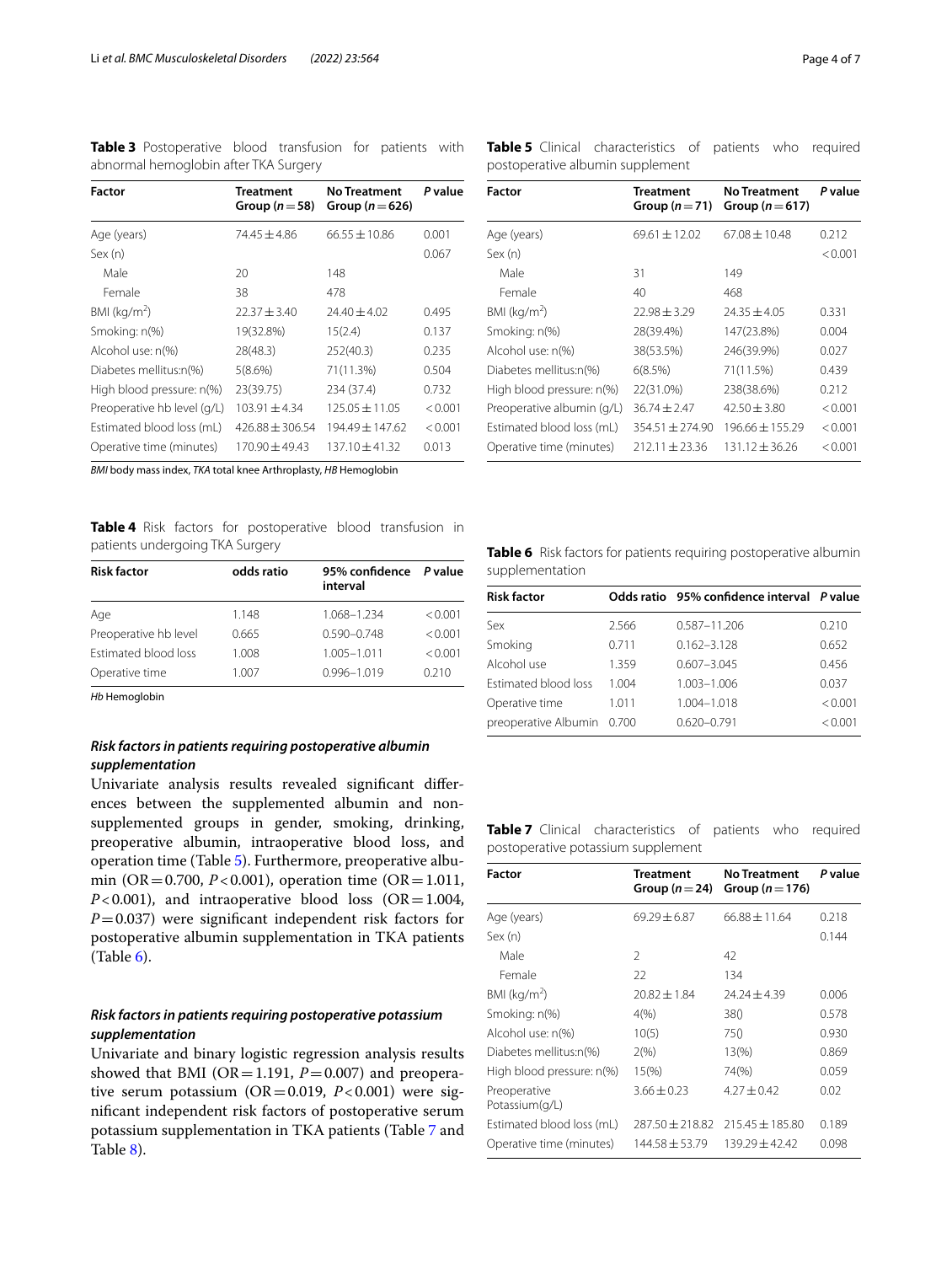<span id="page-4-0"></span>**Table 8** Risk factors for patients requiring postoperative potassium supplementation

| <b>Risk factor</b>     | Odds ratio | 95%<br>confidence<br>interval | P value |
|------------------------|------------|-------------------------------|---------|
| <b>BMI</b>             | 0.615      | 0.479-0.789                   | < 0.001 |
| Preoperative Potassium | 0.001      | $0.000 - 0.009$               | < 0.001 |

# **Diagnostic accuracy of risk factors for predicting postoperative clinical treatment**

The diagnostic value of risk factors for clinical intervention after TKA was determined from constructed ROC curves and cut-off values. A larger area under the curve (AUC) of the ROC implies higher prediction accuracy of the risk factors as shown in Table [9](#page-4-1). In summary, preoperative hemoglobin level showed the highest accuracy in predicting blood transfusion  $(AUC=0.933, P<0.001)$ .

#### **Discussion**

In recent years, medical workers have subjected many patients to excessive routine laboratory tests. This not only imposes a high fnancial burden on patients, but also unnecessary wastage of medical resources. To avoid this, researchers have questioned whether routine laboratory tests after surgery are necessary. Numerous studies have shown that routine postoperative laboratory tests are not needed because they lack clinical relevance [[4,](#page-6-3) [13](#page-6-12)]. However, it is necessary for patients with risk factors to undergo postoperative laboratory testing [[4,](#page-6-3) [14](#page-6-13)]. Other researchers have suggested that some unnecessary laboratory tests should not be carried out to reduce healthcare costs. In the present study, we aimed to verify the necessity for routine postoperative laboratory testing in patients undergoing primary unilateral total knee arthroplasty.

Laboratory tests play a crucial role in the diagnosis and monitoring the progress diseases. Gerald et al [[15\]](#page-6-14) reported that the more laboratory tests a patient is subjected to, the more likely it is that an abnormality will eventually be found. However, some laboratory tests are not necessary. Numerous studies have shown that routine postoperative laboratory tests are not required in most cases, except where risk factors are present [\[3](#page-6-2), [4,](#page-6-3) [13](#page-6-12)[–17\]](#page-6-15). For example, Li et al [[14\]](#page-6-13) showed that nearly 50% of patients who underwent high tibial osteotomy exhibited abnormal postoperative laboratory results, but less than 4% required clinical intervention, suggesting that routine postoperative serology is not required in a majority of patients. In this study, 95.8% of patients had abnormal postoperative hemoglobin levels, but only 8.1% of patients received clinical intervention. It was 28% probability of abnormal blood potassium after surgery, but only 3.4% of patients have been clinically intervened. Therefore, in most cases, patients do not need routine laboratory tests after receiving TKA surgery, except when risk factors are present. Statistical analysis of patients with abnormal laboratory test results who received clinical intervention revealed that age, intraoperative blood loss, and preoperative low hemoglobin were risk factors for postoperative anemia that will requiring intervention. Moreover, the operation time and preoperative albumin were found to be independent risk factors for postoperative albumin supplementation, whereas the body mass index (BMI) and preoperative hypokalemia were risk factors for postoperative potassium supplementation.

In another study, Dai et al  $[18]$  $[18]$  reported that age and low hemoglobin at admission were important risk factors for perioperative blood transfusion. Armin et al [[19\]](#page-6-17) retrospectively analyzed 8461 elderly patients, aged over 65 years and who underwent hip replacement in the United States in 2016. They found that old age and preoperative anemia were independent risk factors of postoperative blood transfusion. Moreover, Cao et al [[20\]](#page-6-18) retrospectively analyzed 414 and 1147 patients who underwent total hip arthroplasty and total knee arthroplasty, respectively. They reported that increased intraoperative blood loss was a risk factor of postoperative blood

<span id="page-4-1"></span>**Table 9** Cutoff values of risk factors for patients requiring postoperative clinical treatment

| <b>Treatment</b> | <b>Risk factors</b>         | Cut-off value | Sensitivity | Specificity | Auc   | P value |
|------------------|-----------------------------|---------------|-------------|-------------|-------|---------|
| Transfusion      | Age                         | 69.5          | 87.9%       | 61.3%       | 0.767 | < 0.001 |
|                  | <b>Estimated blood loss</b> | 225           | 77.6%       | 75.7%       | 0.839 | < 0.001 |
|                  | Preoperative hb level       | 111.5         | 91.9%       | 86.2%       | 0.933 | < 0.001 |
| <b>Albumin</b>   | Estimated blood loss        | 225           | 77.6%       | 75.7%       | 0.839 | < 0.001 |
|                  | Operative time              | 152.5         | 63.8%       | 69.6%       | 0.696 | < 0.001 |
|                  | preoperative Albumin        | 42.85         | 43.8%       | 74.1%       | 0.592 | 0.02    |
| Potassium        | BMI                         | 21.89         | 73.9%       | 83.3%       | 0.793 | 0.04    |
|                  | Preoperative potassium      | 3.68          | 93.8%       | 75%         | 0.912 | 0.028   |
|                  |                             |               |             |             |       |         |

*BMI* body mass index, *AUC* area under the curve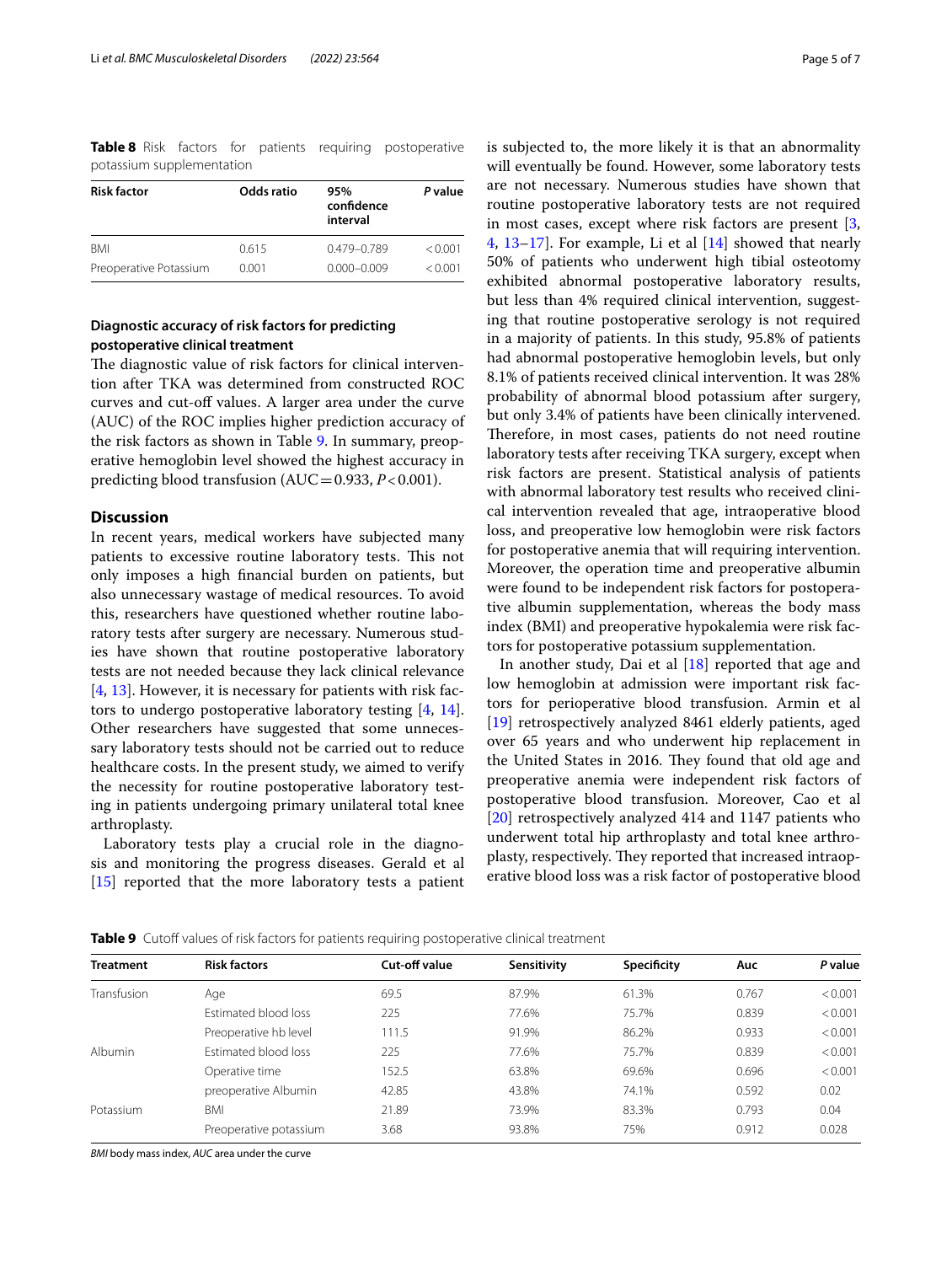transfusion. In the present study, older age, low preoperative hemoglobin, and increased intraoperative blood loss were signifcant risk factors of postoperative blood transfusions, consistent with previous studies.

In another study, Wu et al [\[13](#page-6-12)] retrospectively analyzed 213 patients who underwent dance hip arthroplasty and found that a postoperative albumin incidence of 72.3%, of which 19.7% received clinical intervention. In the present study, we found that although the incidence of postoperative abnormal serum albumin was as high as 96.5%, only 9.9% of the patients received clinical intervention, which was lower than that reported by Wu et al [[13\]](#page-6-12). In another study, Wu et al. [[12\]](#page-6-11) found that long operation time and low preoperative albumin levels were risk factors for postoperative albumin supplementation, which is consistent with our fndings. Further, our results showed that increased intraoperative blood loss was also an important factor for albumin supplementation, as increased operative time increases intraoperative blood loss in patients. Li et al. [[14\]](#page-6-13) analyzed 482 patients who underwent high tibial osteotomy and found a low proportion of postoperative electrolyte abnormalities, including 3.5% of abnormal serum potassium. Preoperative serum potassium concentration below 3.45 mmol/L was an independent risk factor for postoperative potassium supplementation. In another study, Jordan et al. [\[10](#page-6-9)] retrospectively analyzed data from 213 patients who underwent shoulder arthroplasty and found that postoperative electrolyte abnormalities were strongly associated with lower BMI. Results of the present study showed that postoperative patients had a lower probability of electrolyte abnormalities, preoperative serum potassium concentration less than 3.68 mmol/l, and BMI less than 21.89 were important risk factors for postoperative potassium supplementation, consistent with the previous studies.

This study had some shortcomings. Firstly, this was a single-center retrospective study, with few studies, some with missing data. Some chronic medications are not taken into account. These may have introduced study bias to a certain extent. Secondly, there were diferences among surgeons in the abnormal postoperative laboratory tests performed, which may also cause bias in the fnal results. Further studies, based on a multicenter study design, with a larger sample size, are needed to verify the efectiveness of these risk factors in predicting the need for clinical intervention in patients with abnormal laboratory tests after TKA.

## **Conclusion**

In summary, although most laboratory fndings tend to be abnormal in patients undergoing primary TKA, most abnormalities are borderline and very few patients require further clinical intervention. Based

on our results, we conclude that routine scheduling of postoperative laboratory tests after TKA surgery is not necessary. However, routine postoperative laboratory tests may be necessary for patients with established risk factors. For patients aged > 69.5 years, with an intraoperative blood loss > 225 ml, and preoperative hemoglobin < 111.5 g/l, we recommend elective complete blood count after operation. For patients with preoperative albumin < 42.85 g/l and operation time > 152.5 min, intraoperative albumin infusion can be considered. For patients with  $\text{BMI} < 21.89 \text{ kg/m}^2$  and preoperative serum potassium <  $3.68$  g/l, we recommend basal metabolic group after operation. However, the above inferences need to be further validated with studies with larger sample sizes.

#### **Supplementary Information**

The online version contains supplementary material available at [https://doi.](https://doi.org/10.1186/s12891-022-05509-0) [org/10.1186/s12891-022-05509-0](https://doi.org/10.1186/s12891-022-05509-0).

**Additional fle 1.**

#### **Acknowledgements**

None.

#### **Authors' contributions**

An-an Li wrote the manuscript. Yu Zhang analyzed the data. Hao Zhang collected data. Shi-ning Xiao, Xin-hua Long and Shi-jiang Wang prepared Tables [1,](#page-1-0) [2](#page-2-0), [3,](#page-3-0) [5](#page-3-2), [6](#page-3-3), [7,](#page-3-4) [8](#page-4-0) and [9.](#page-4-1) Mei-ying Yan and Nan-shan Zhong re-edited the language grammar. Yang Zhou conceptualized the research and reviewed the article. An-an Li and Yu Zhang are co-frst authors. The author(s) read and approved the fnal manuscript.

#### **Funding**

This work was supported by funds from the Key Research and Development Program of Jiangxi Province, China (Grant Nos. 20202BBGL73015 and 20203BBG73045).

#### **Availability of data and materials**

All data generated or analysed during this study are included in this published article [and its supplementary information fles].

#### **Declarations**

#### **Ethics approval and consent to participate**

This retrospective study was approved by the ethics review committee of the First Afliated Hospital of Nanchang University. The experimental protocol was approved by First Afliated Hospital of Nanchang University. All research methods were carried out in accordance with the Declaration of Helsinki, and all patients voluntarily signed a written informed consent prior to inclusion in the study and collection of clinical data.

#### **Consent for publication**

Not applicable.

#### **Competing interests**

The authors have no confict of interest to declare.

#### **Author details**

<sup>1</sup> Department of Orthopedics, The First Affiliated Hospital of Nanchang University, Jiangxi, People's Republic of China. <sup>2</sup> Medical Innovation Center, The First Affiliated Hospital of Nanchang University, Jiangxi, People's Republic of China. <sup>3</sup>The Fourth Affiliated Hospital of Nanchang University, Jiangxi, People's